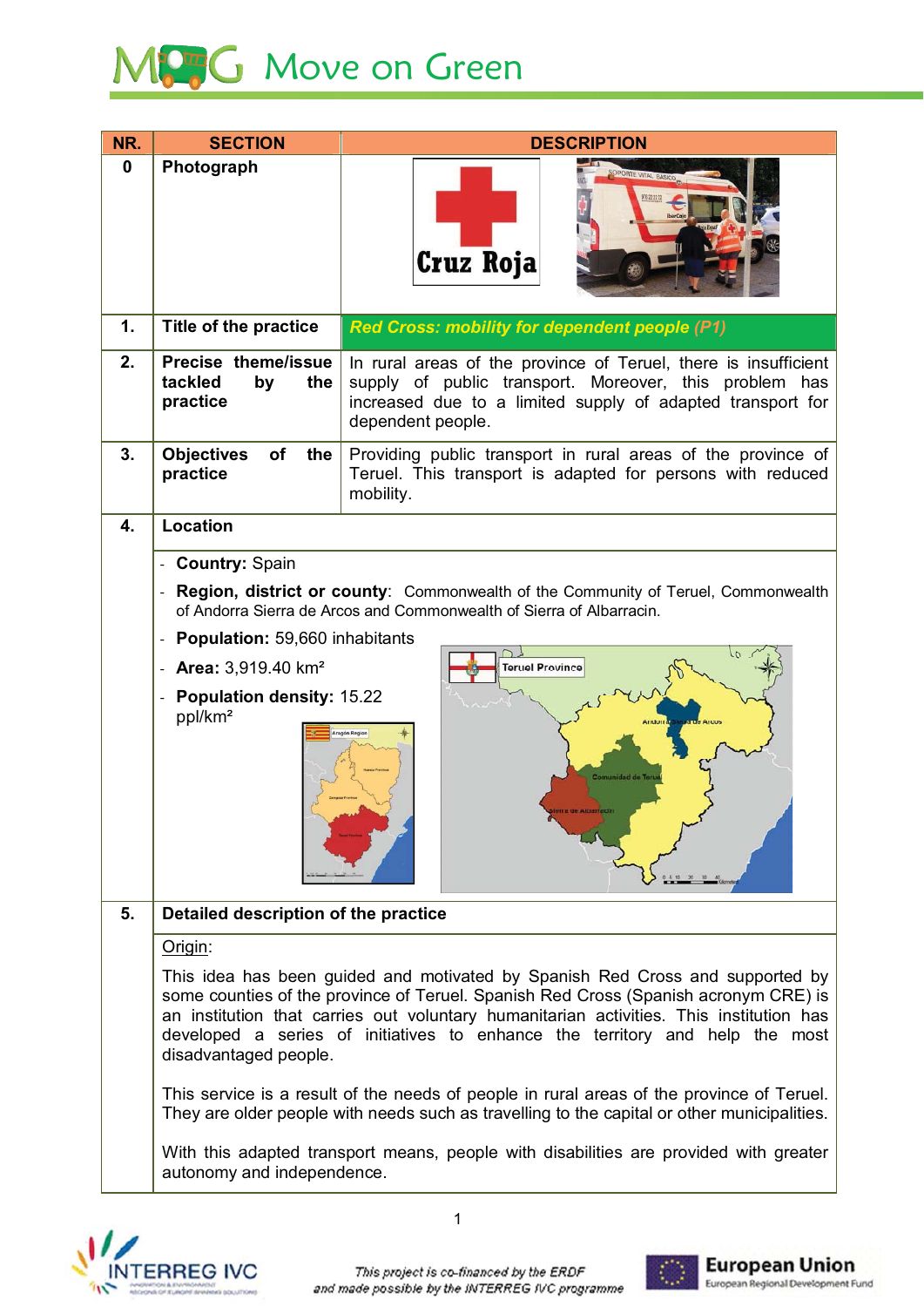#### Timescale:

- Start of activity: Year 2003. Andorra County and Albarracin County.
- Increase of service due to the good results: Year 2012. Teruel County.
- Daily service. From Monday to Friday.

# Bodies involved/implementation:

- Organized by: Spanish Red Cross
- Collaborates: Teruel County, Andorra County and Albarracin County.
- Aimed at: General public with difficulty getting around in rural areas.

#### Process and detailed content of the practice:

Spanish Red Cross collects information, collects data and establishes the frequency and routes. In addition, this institution has a series of adapted vehicles and volunteer service

The activity involves the transport of dependent people, to places such as health centres, hospitals, day centres, as well as those displacements that are part of everyday life.

This service is completely free to those people who really need it. Furthermore it is important to highlight the great work done by the Spanish Red Cross volunteers. They give special dedication and attention to dependent persons.

# Legal framework:

This project was launched after a series of meetings in which several entities and associations took part, as well as the Red Cross institution.

Furthermore, the Red Cross has a policy framework with a number of statutes and regulations. These regulations were adopted by the General Meeting of the Red Cross and establish how the institution has to operate in the territory.

# Financial framework:

This transport of dependent people is funded by the institution and county covenants, as well as aid in the territories in which it provides service.

The funds of the institution are based on Red Cross donations, from either public or private entities, associations, businesses and anyone who wants to collaborate with the institution.

#### Use degree (%): users/total population:

Their services are highly demanded. Currently around 600 people/ year are transported. As it is well accepted by the population, an extension of the service provided is being considered.